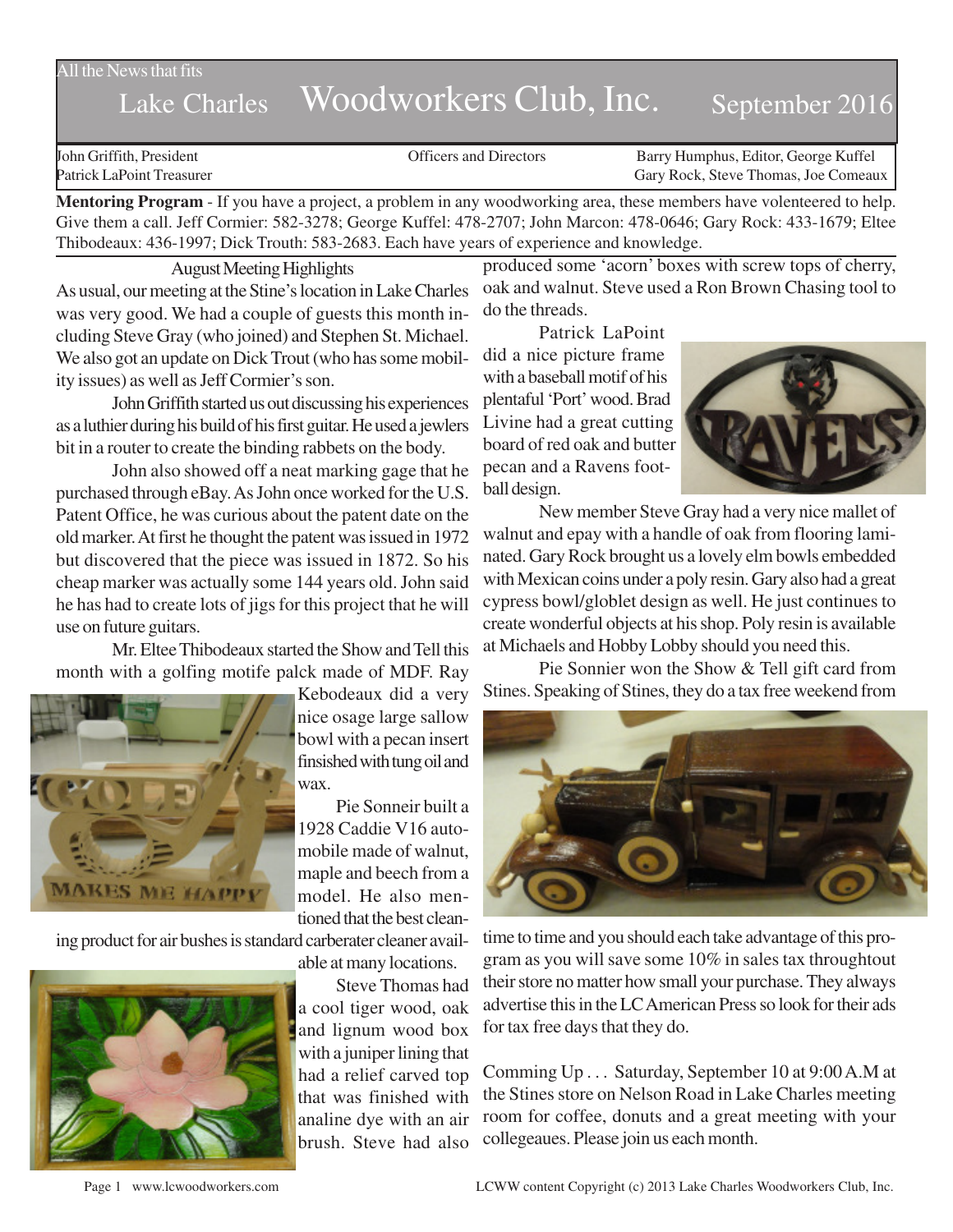## Treated Lumber

It has been several years since the EPA announced the phaseout of chromated-copper-arsenate (CNA) treated lumber. You need to know what this is about when doing any woodworking with this product.

Alkaline copper quaternary (ACQ) and copper azole (CA) accepted CCA's abdication of the outdoor-lumber throne with a fairly smooth transfer of power. Both treatments provide similar, high levels of preservative power with arsenic-free chemicals.

In order to achieve the preservative power of CCA, ACQ and CA ramp up the amount of copper used. But because copper speeds corrosion in ferrous metals, steel fasteners must be chosen with care. (See photos.)

The newest products on the marketis micronized copper quat (often marked MCQ) substitutes dissolved copper with a finely ground copper particulate. While it doesn't yet have the long, proven track record of ACQ and CA, proponents claim MCQ achieves the same level of wood preservation and rot-resistance with a lowered level of fastener corrosion.

The new types of PT lumber still start out as stacks of Southern yellow pine placed into large, sealed vats where air is evacuated and the preservative chemicals are introduced. The low pressure draws the chemicals into the sapwood. Because there is little chance for it to dry between its chemical bath and the time it hits the home-center shelves, PT lumber can have a moisture content percentage into the low-to-mid 20s. (Compare to kiln-dried hardwoods that average 6-8 percent.) Once left in your shop or a sunny spot, the drying and the warping begins.

The best approach to counter this: Let the wood acclimate outdoors in the shade for several weeks; then fasten it firmly in place with screws. One common mistake for beginning deck-builders is to leave a gap for drainage between the decking boards. This strategy isn't necessary for PT lumber; the shrinkage during drying will provide all the gap necessary.

There's no need to run out and demolish that weathered pressure-treated (PT) deck for fear of arsenic leaching from older CCA-treated lumber. The majority of the leaching seems to happen in the first year.

But if it's time to replace the deck anyway, do take some precautions as you're working with both old and new PT lumber.

Clean up and dispose of all debris through your municipality's trash collection. Never burn PT lumber: The smoke and ashes can contain toxic chemicals.

Along with gloves and safety glasses, wear a dust mask when working with pressure-treated lumber to avoid inhalation of dust.

Wash your hands or any exposed skin thoroughly after working with PT lumber. You need to wash the clothing you were wearing as well.

PT lumbers' transformation to a weathered gray color is almost as inevitable as the sun and rain, primarily because it is caused by the sun and rain. Because there's no perfect finishing solution, you must choose either a durable finish that hides the wood grain or a lightweight finish that requires frequent reapplication.

Any outdoor finish heavy on pigments, such as paint or solid-color stains, provides the best protection against damaging UV light. Without those sun-screening pigments, clear, film-forming finishes, such as varnish and polyurethane, quickly slough off as the wood's surface degrades. Skip these clear or low-pigment finishes unless you enjoy refinishing every 6-12 months after a thorough sanding.

For a good compromise between the two, choose a penetrating-oil finish with finely ground, UV-inhibiting pigments, such as Penofin 550 (Performance Coatings, Ready Seal or Total Wood Preservative. The near-microscopic trans-oxide pigments effectively block most UV rays. You'll have to re-coat about every two years, but because you don't have to remove the previous finish, application is easy compared to other options.

#### Oil and Varnish Blends

An oil-varnish blend, often referred to as Danish oil or antique oil finish, offers an effective means of hiding minor surface flaws and restoring sheen to dull finishes. And it's an easy fix, too: Just clean the surface (a spray-on household cleaner works fine), rub the finish on as shown in the photo, and then wipe off the excess. Rubbing off all the excess is the key to avoiding a smeary, sticky surface.

Be careful with rags you use with oil-varnish; there's a danger of fire from spontaneous combustion. Spread the rags and hang them to dry evenly all over rather than wadding them up.

In effect, going over an existing finish with an oilvarnish blend is similar to shining it up with paste wax. The difference is that an oil-varnish blend is more permanent. By the way, you should wait about a year between reapplications. Unlike wax, oil-varnish will build up on the surface. In many cases, an oil-varnish product can color deeply scarred spots.

Continues on Page 3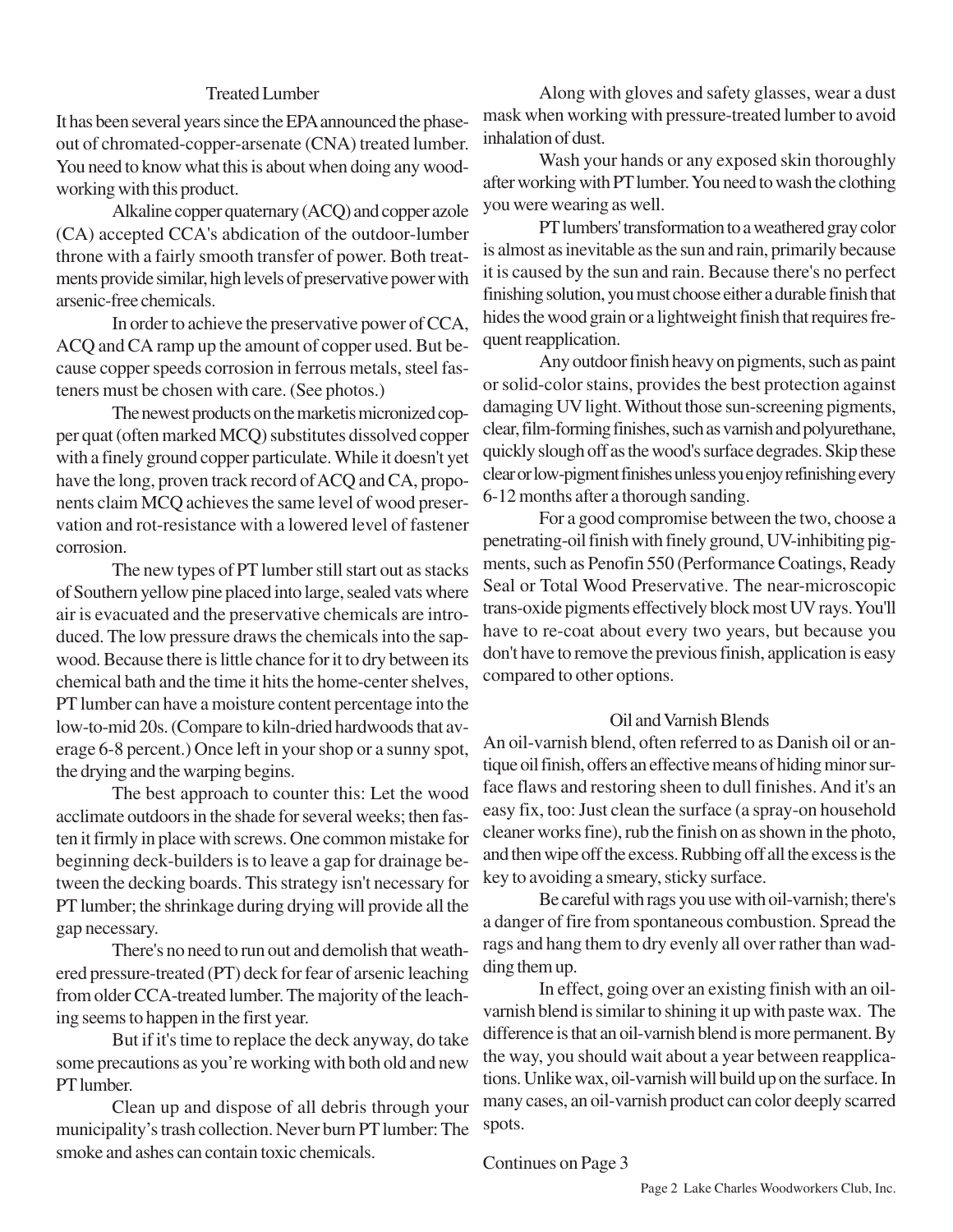Oil and Varnish Blends continues

This technique works well on legs, doors, drawer fronts, cabinet sides, skirts, panels, and other such furniture parts. It could prove less successful on tabletops, desktops, and other heavily used surfaces where the soft finish might not give mind, the simplest combination is the classic Sam Maloof enough abrasion resistance. You probably would be better off to shine up the surface with paste wax in these situations.

Mixing oil (often linseed or tung oil) with some varnish (polyurethane varnish, in some products) creates a finishing material with a blend of qualities. The varnish provides a higher gloss and offers more protection than oil alone. The oil in the mix slows curing--giving you more time for application--but makes the cured finish softer than varnish alone.

You probably won't find oil-varnish finish labeled as such in stores. It's usually billed as an oil finish; some popular brands are Deftoil Danish Oil Finish, Minwax Antique Oil Finish, Olympic Antique Oil Finish, and Watco Danish Oil Finish.

Don't expect the labeling to shed much light on which oil and varnish are in the mix, or in what proportions. You may be able to dicipher the MSDS for these products to try to figure out what is in them. But maybe not and not without some experimentation. Fortunately, Sam Maloof, Bob Flexner and others have figured this out long ago. Maloof's famous 1-1-1 combination or Flexner's variations on this work, are cheap, easy to create and durable.

As you might expect, not all blends of oil and varnish give the same protection. Some combinations are better than others though the differences are often too subtle to detect. As store bought blends don't tell you the types or ratios of oil, varnish or other chemicals used, there can be many variables to consider.

The higher the varnish-to-oil ratio, the better the cially if the film is thick. scratch, water, water-vapor and stain resistance. If you get the percentage of varnish too high, you lose some ease of application. For example, a ratio of 90% varnish to 10% oil is very thick. To test wrinkle, pour the finish on a piece of will perform like varnish alone.

Using tung oil rather than boiled linseed in the mixture will make the the finish significantly more water-resistant. But the higher the percentage of tung oil, the more coats it will take to scheive an even, satin sheen.

While there are significant differences in the protective qualities of the varnishes you may use, these are difficult to detect when the film is thin. Your choice of varnish is not as significant as your choice of oil.

You can thin any blend with mineral spirits (or turpentine, which smells nice). This will make the oil/varnish mix easier to spread over large surfaces. Hint: you can easily

make your own "wipe-on poly" by simply adding a reducer to to regular poly. This makes the mix into wipe-on poly. If you want the mix to dry faster, add a little"Japan" dryer.

So on to the oil/varnsih mix. With all of the above in one of 1/3 thinner, 1/3 oil and 1/3 polyurethane.

The resulting finish performs with some of the characteristics of each. The oil partof the blend reduces the gloss and makes the finish cure slowly. Application is easy because you have plenty of time. This means you cannot build oil/varnish blends to a more protective thickness. The varnish part of the blend gives the finish more body and more gloss. As a result, you can acheive an even sheen with only two coats instead of the usual three or more it takes with straight (polymerized) oil.The varnish also makes the oil/varnish blend more protective than straight oil becaue varnish is harder when cured and much more water- and water-vapor resistant than oil.

There are of course variations in any home-brew finish. You can change the proportions to vary the hardness of the final finish. You should also add Japan dryer to the mix to reduce curing time.

Most polymerized oils, wipe-on varnishes and oil/ varnish blends smell like mineral spirits because of the significant percentage of the latter. You can't really tell what you have unless the container tells you (which few do). But there are three indicators to tell whether you have a wiping varnish or an oil/varnish.

Oil/varnish blends cure slowly and can take an hour or more to become tacky. Wipe-ons take 20 minutes or so depending on heat and humidity.

Wipe-ons cure hard. Oil/varnishes cure soft espe-

Any finishcontaining 10% or more oil will wrinkle when it cures as a thick film. Varnish won't wrinkle unless it plate glass and let it cure over night. If it is wrinkled, it is an O/V blend. If not, it's straight varnish.

While I've used Watco Danish Oil Finish for many years, one of their selling points was that it made the wood 25% harder.The idea that an oil/varnish blend can make the wood harder is a silly claim. Any finish cured in the wood's pores will help the surface resistabrasions and make the wood seem harder. All finishes except wax and straight oil have the least hardening effect. Varnish, shellac, lacquer and even water based finishes cure much harder than any oil-containg finish.

For much more on finishes, see Bob Flexner's "Understanding Wood Finishes."